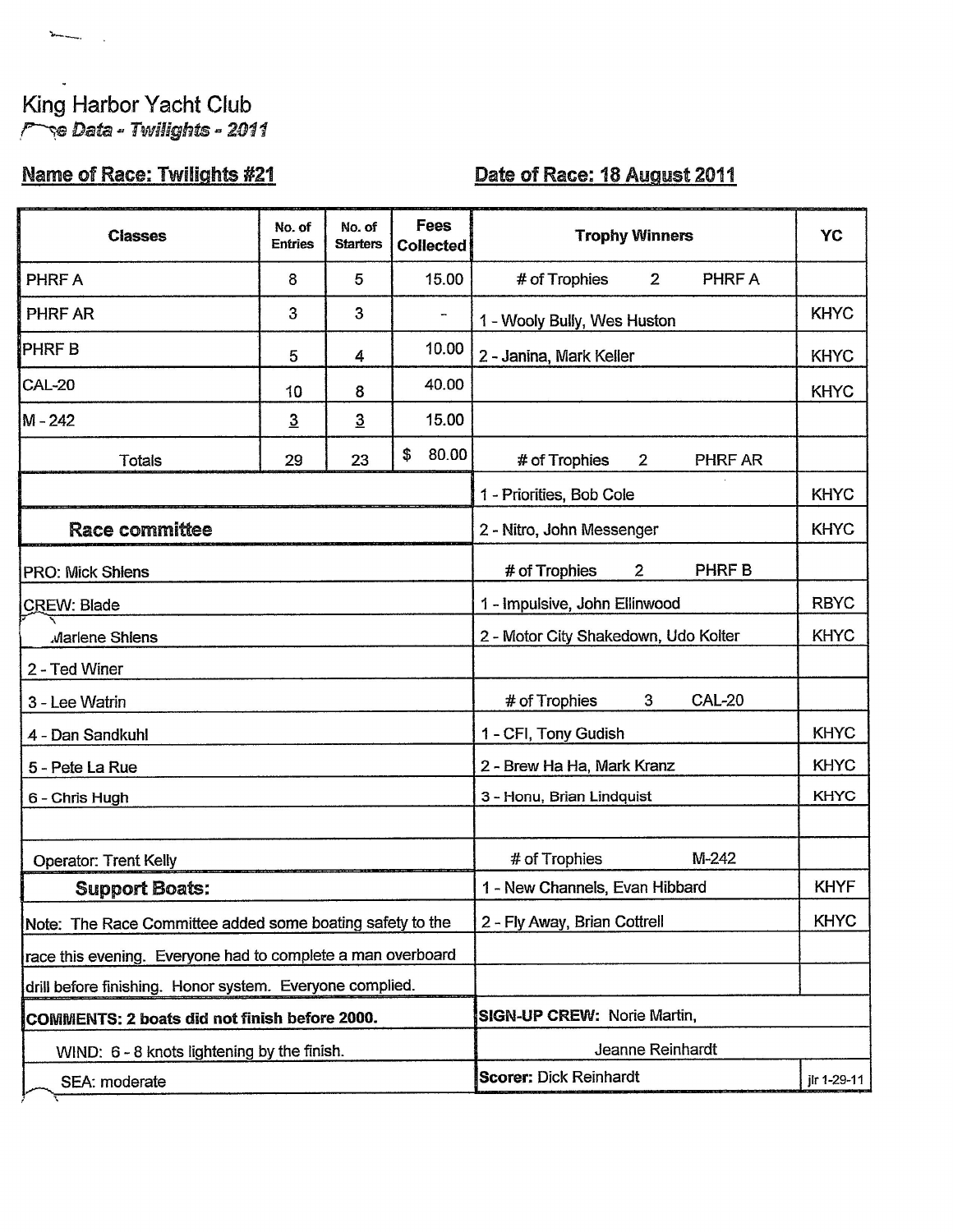## **2010 Twilights at KHYC #21**

**King Harbor YC**

|               | Race Date: 18 Aug 2011<br>Wind Speed: 6-8 knots<br>PRO: Blade-Mick Shlens |                         |                                    |        |                       |                        |                          |                               |             |                  |  |
|---------------|---------------------------------------------------------------------------|-------------------------|------------------------------------|--------|-----------------------|------------------------|--------------------------|-------------------------------|-------------|------------------|--|
|               | Div<br><b>Rank</b>                                                        | <b>Boat Name</b>        | Sail No.                           | Rating | Finish<br><b>Time</b> | <b>Elapsed</b><br>Time | Corrected<br><b>Time</b> | <b>Owner / Skipper</b>        | Club        | <b>Boat Type</b> |  |
| PHRF-A        |                                                                           |                         | Time on Time / Start Time 18:20:00 |        |                       |                        |                          |                               |             |                  |  |
|               | $\mathbf{1}$                                                              | <b>Wooly Bully</b>      | 51044                              | 12     | 19:07:16              | 00:47:16               | 00:54:40                 | Wes Huston                    | <b>KHYC</b> | Farr 40          |  |
|               | $\overline{c}$                                                            | Janina                  | 56550                              | 138    | 19:20:22              | 01:00:22               | 00:57:02                 | Mark Keller                   | <b>PSSA</b> | SC27             |  |
|               | 3                                                                         | Gimme Shelter *         | 7800                               | 78     | 19:15:51              | 00:55:51               | 00:57:48                 | Vitti Jackson                 | <b>KHYC</b> | Martin 243       |  |
|               | $\overline{\mathcal{A}}$                                                  | <b>Flying Dutchman</b>  | 87027                              | 93     | 19:17:31              | 00:57:31               | 00:58:09                 | Jason Herring                 | KHYC        | Hobie 33         |  |
|               | $\mathfrak s$                                                             | No Way !! *             | 28124                              | 138    | 19:24:55              | 01:04:55               | 01:01:20                 | Don Souther                   | KHYC        | $B-25$           |  |
| $PHRF-A(R)$   |                                                                           |                         | Time on Time / Start Time 18:25:00 |        |                       |                        |                          |                               |             |                  |  |
|               | 1                                                                         | Priorities <sup>*</sup> | 87309                              | 96     | 19:35:33              | 01:10:33               | 01:10:59                 | Bob Cole                      | <b>KHYC</b> | Olson 30         |  |
|               | $\mathbf{2}$                                                              | Nitro (ar)              | 97626                              | 84     | 19:34:38              | 01:09:38               | 01:11:23                 | John Messenger/ Al Castillion | <b>KHYC</b> | <b>J33</b>       |  |
|               | $\mathfrak{Z}$                                                            | Sidekick $*$ (ar)       | 42301                              | 75     | 19:37:30              | 01:12:30               | 01:15:24                 | Bill Webster                  | KHYC        | $J-37$           |  |
| <b>PHRF-B</b> |                                                                           |                         | Time on Time / Start Time 18:30:00 |        |                       |                        |                          |                               |             |                  |  |
|               | $\mathbf{1}$                                                              | Impulsive *             | 33815                              | 153    | 19:50:16              | 01:20:16               | 01:14:13                 | John Ellingwood               | <b>RBYC</b> | Impulse 26       |  |
|               | $\sqrt{2}$                                                                | Motor City - NS         | 77399                              | 194    | 19:58:47              | 01:28:47               | 01:17:34                 | Udo Kolter                    |             | Capri 25         |  |
| <b>DNF</b>    | $\sqrt{5}$                                                                | Proper Lady             | 57935                              | 204    |                       |                        |                          | Bob Cash                      | <b>KHYC</b> | Islander 32      |  |
| <b>DNF</b>    | $\mathfrak s$                                                             | Second Wind*            | 97668                              | 222    |                       |                        |                          | Jerry Vellutini               | <b>KHYC</b> | Cal 25           |  |
| <b>Cal 20</b> |                                                                           | One Design              |                                    |        |                       |                        |                          |                               |             |                  |  |
|               | 1                                                                         | <b>CFI</b>              | 369                                |        |                       |                        |                          | Tony Gudish                   | <b>KHYC</b> | Cal 20           |  |
|               | $\sqrt{2}$                                                                | Brew Ha Ha              | 15c                                |        |                       |                        |                          | Mark Kranz                    | <b>KHYC</b> | Cal 20           |  |
|               | 3                                                                         | Honu <sup>*</sup>       | 1559                               |        |                       |                        |                          | Lindquist/ Mayol              | <b>KHYC</b> | Cal 20           |  |
|               | $\overline{\mathcal{L}}$                                                  | Poquito                 | 1092                               |        |                       |                        |                          | John Selman                   | <b>KHYC</b> | Cal 20           |  |
|               | 5                                                                         | <b>Silver Wings</b>     | 546                                |        |                       |                        |                          | Chris Morris                  | <b>KHYC</b> | Cal 20           |  |
|               | 6                                                                         | Fifty/Fifty             | 50                                 |        |                       |                        |                          | <b>Bud Legg</b>               | <b>LAYC</b> | Cal 20           |  |